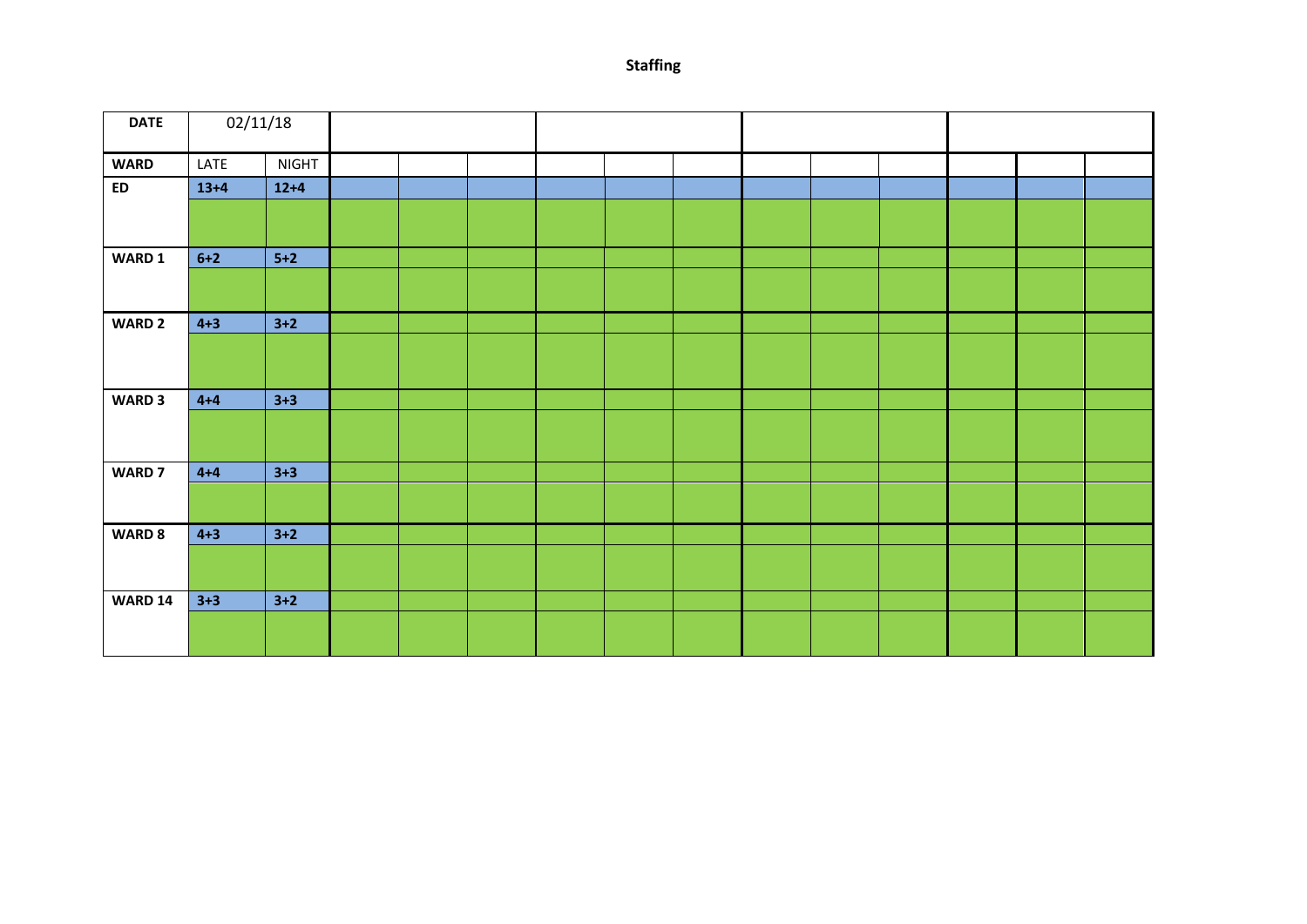| <b>Staffing</b> |
|-----------------|
|-----------------|

| <b>DATE</b>    | 02/11/18 |         | 03/11/18 |         |         | 04/11/18 |         |         | 05/11/18 |         |         | 06/11/18 |         |         |
|----------------|----------|---------|----------|---------|---------|----------|---------|---------|----------|---------|---------|----------|---------|---------|
| <b>WARD 15</b> | $4 + 3$  | $4 + 2$ | $4 + 3$  | $4 + 3$ | $4 + 2$ | $4 + 3$  | $4 + 3$ | $4 + 2$ | $4 + 3$  | $4 + 3$ | $4 + 2$ | $4 + 3$  | $4 + 3$ | $4 + 2$ |
|                |          |         |          |         |         |          |         |         |          |         |         |          |         |         |
| <b>WARD 16</b> | $4 + 3$  | $4 + 2$ | $4 + 3$  | $4 + 3$ | $4 + 2$ | $4 + 3$  | $4 + 3$ | $4 + 2$ | $4 + 3$  | $4 + 3$ | $4 + 2$ | $4 + 3$  | $4 + 3$ | $4 + 2$ |
|                |          |         |          |         |         |          |         |         |          |         |         |          |         |         |

| <b>WARD 17</b> | $5+2$   | $4 + 2$ | $5+2$   | $5+2$   | $4 + 2$ | $5+2$   | $5+2$   | $4 + 2$ | $5+2$   | $5+2$   | $4 + 2$ | $5+2$   | $5+2$   | $4 + 2$ |
|----------------|---------|---------|---------|---------|---------|---------|---------|---------|---------|---------|---------|---------|---------|---------|
|                |         |         |         |         |         |         |         |         |         |         |         |         |         |         |
|                |         |         |         |         |         |         |         |         |         |         |         |         |         |         |
| <b>WARD 18</b> | $4 + 4$ | $3 + 3$ | $4 + 4$ | $4 + 4$ | $3 + 3$ | $4 + 4$ | $4 + 4$ | $3 + 3$ | $4 + 4$ | $4 + 4$ | $3 + 3$ | $4 + 4$ | $4 + 4$ | $3 + 3$ |
|                |         |         |         |         |         |         |         |         |         |         |         |         |         |         |
| <b>WARD 19</b> | $4 + 3$ | $3+2$   | $4 + 3$ | $4 + 3$ | $3 + 2$ | $4 + 3$ | $4 + 3$ | $3 + 2$ | $4 + 3$ | $4 + 3$ | $3+2$   | $4 + 3$ | $4 + 3$ | $3+2$   |
|                |         |         |         |         |         |         |         |         |         |         |         |         |         |         |
| <b>WARD 22</b> | $4 + 2$ | $3+2$   | $4 + 2$ | $4 + 2$ | $3 + 2$ | $4 + 2$ | $4 + 2$ | $3 + 2$ | $4 + 2$ | $4 + 2$ | $3+2$   | $4 + 2$ | $4 + 2$ | $3+2$   |
|                |         |         |         |         |         |         |         |         |         |         |         |         |         |         |